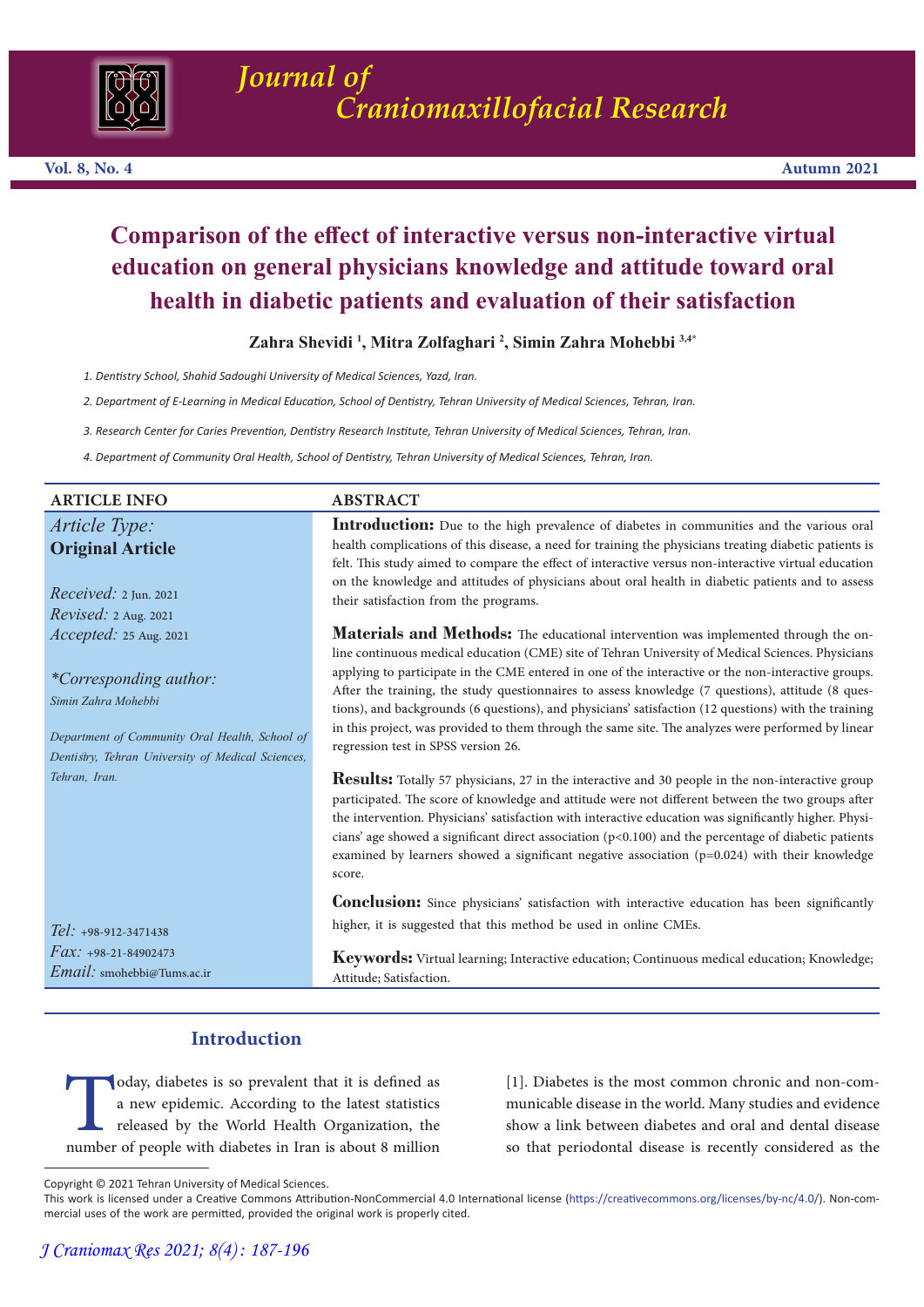sixth major complaint of diabetic patients. The first five major complaints of diabetic patients are neuropathy, nephropathy, retinopathy, cardiovascular problems, and delayed wound healing [2]. In addition, many studies show that controlling blood glucose improves<br>periodontal symptoms, and also the treatment of periodontal disease has a great effect on controlling blood glucose in diabetics [3]. Given that many patients with diabetes rarely visit the dentist, it can be concluded that the oral health of these patients is not one of their treatment priorities, which reflects the low awareness of patients about the effects of the disease on their oral health [4]. Achieving oral health is one of the thera-<br>peutic goals in diabetic patients, and the realization of this depends in part on raising public awareness and attitude.

Among the people who play an important role in this field are doctors, whose knowledge and attitude can have a direct impact on the society under their care. Unfortunately, diabetics and physicians are less aware of the oral manifestations of diabetes [5]. This shows the importance of educating physicians about the oral manifestations of diabetes for faster diagnosis<br>and referral of patients to dentists. Given the emerging trends in the world and Iran and the costly and time-consuming medical education, adopting an in-<br>novative approach to planning an educational strate-<br>gy is essential [6]. Since the complex learning process should not be limited to the classroom space, so using virtual education, which is an emerging method, can overcome some of the barriers of traditional education and provide easy and flexible access to learning [7]. But what is important for the effectiveness of virtual education is that educational methods should be used that on the one hand can cover the limitations of not attending the class and direct contact with the teacher and on the other hand to satisfy learners of the course [8]. In the classification of this study, educational media can be divided into two categories. "Interactive or two-way media" and "Non-interactive or one-way media". Non-interactive media are media in which teachers convey information to the audience in a one-way way. Interactive or two-way media are media that create a two-way educational situation between the learner and the teacher. These media are programmed uate their responses and give feedback to learners [9]. Interactive learning can affect the effectiveness of ر as well as the motivation of learners to learn more or their satisfaction with the learning process [8]. Therefore, it is worthwhile to pay more attention to the issue of creating interaction in virtual education environments as a necessity and need. However, studies that have com- pared the types of virtual education methods with the dimensions of creating and interacting in learning are very limited and most studies have compared different methods of virtual education with traditional learning methods. In this article, we aim to compare the effect of interactive and non-interactive virtual education on physicians' knowledge and attitudes regarding oral health in diabetic patients and the extent of their satis- faction with these two methods [10].

# **Material and Methods**

## **General description of the study and sampling**

The present study is interventional in terms of method and applied in terms of purpose. The research population consisted of physicians applying to participate in online continuous medical education (CME) in the period from March 3 to September 6, 2019. According to the results of a previous study [11], Using the two sample T. test power analysis soft Pass 11 software considering  $\alpha$ =0.05 and  $\beta$ =0.2 and standard deviation equal to 14% and 11% to find a 5% difference in training score, the minimum sample size required for each of the 2 groups is about 25 people. Inclusion criteria were having a doctorate in general medicine or a specialized doctorate in medicine and answering the final ques-<br>tions and exclusion criteria included participation in the same study but in the opposite group. The samples were entered by convenience sampling method. How to access the educational content that was in the continuing education system of Tehran University of Medical Sciences, at http://cme.tums.ac.ir as an information message was explained to the participants. Physicians applying to participate in retraining entered in the interactive training group until June 16th, and physicians applying to participate in retraining after June 16 were in the non-interactive training group.

### **Interactive and non-interactive interventions**

The contents of each of these two types of training had received a retraining license from the Ministry and will be available on the site (cme.tums.ac.ir) until February 22, 2022. The contents of these two intervention methods included the initial description of diabetes and its oral symptoms and manifestations, the diagnosis of healthy gums from the inflamed gums and the introduction of tooth decay, the introduction of symptoms of dry mouth, and strategies to prevent and eliminate it, tasks to prevent oral diseases in diabetic patients, study and express the relationship between oral diseas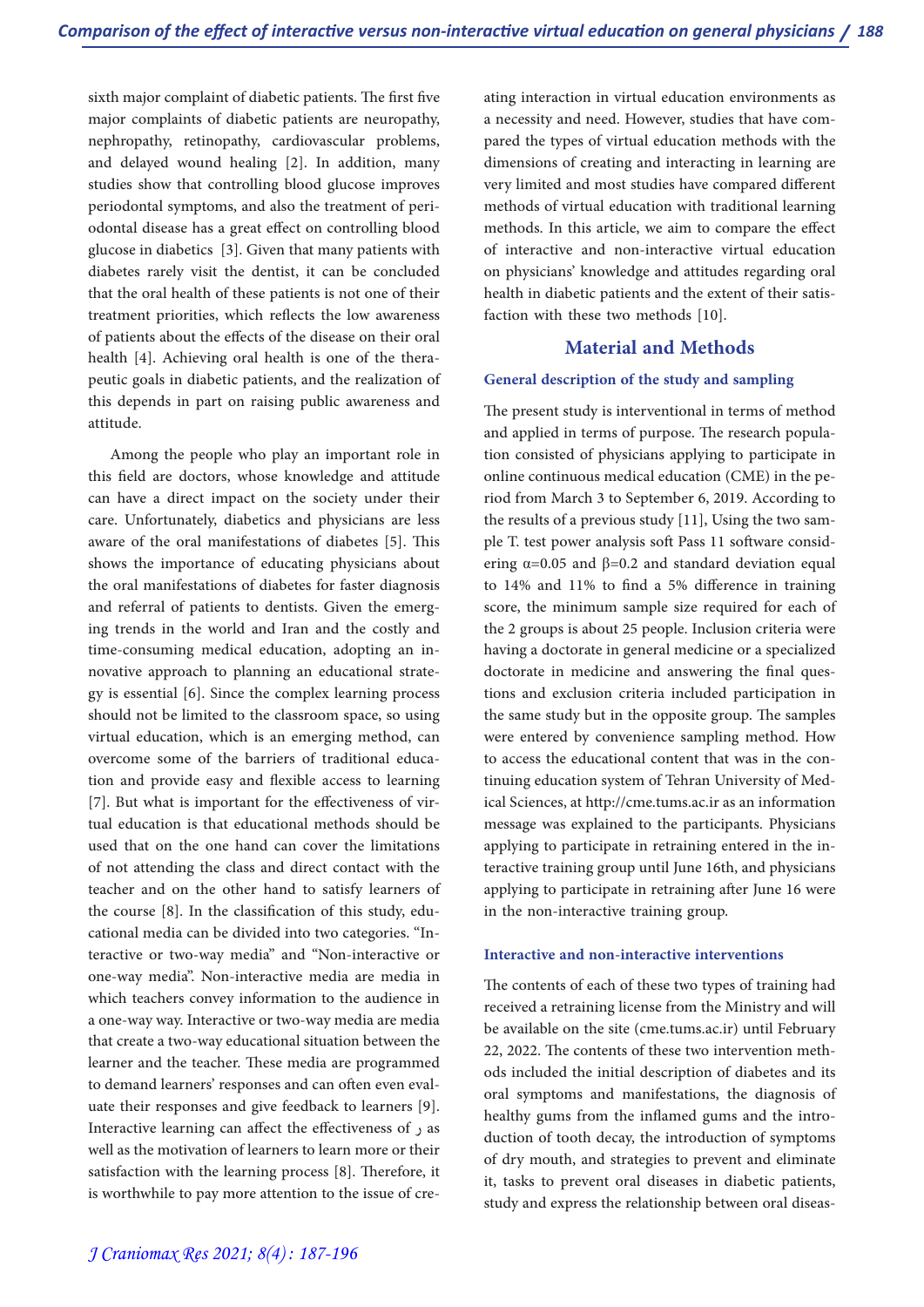es and diabetes, training on how to brush and floss, which was prepared from the relevant sections of Har-<br>rison's book of internal medicine [12] and Karanza's periodontology [13]. In the non-interactive group, the above content, in the form of multimedia resembling an audio e-book was placed on the continuing educa-<br>tion site of Tehran University of Medical Sciences.

In the interactive group, the contents were designed as text with numerous interactive questions and related scenarios, so that according to the educational content, the learner was first asked a question and then, if the answer was correct or incorrect, feedback was given to the learner and finally, the text file containing the desired educational content was displayed. In this way, while training and studying the content, the interaction was established between the educational content and the participants, and learners were introduced to some common examples of oral complaints and gained applicable knowledge by receiving constructive feedback.

#### **Questionnaires of the study**

In both groups, physicians answered the questions of the study questionnaire, In addition, they completed a course satisfaction questionnaire after the educational intervention. The training course was held online in both groups and the samples could access the educational content 24 hours a day. The data collection tool in this study was based on a previous valid questionnaire of the study "Knowledge, attitude and practice of internal medicine specialists about periodontal disease and diabetes mellitus" [14]. with minor changes and re-evaluation and approved qualitatively in terms of content and face validity by a group of 5 community oral health experts, one epidemiologist, and one e-learning expert. Knowledge questions were in the form of four multiple choice questions and and eight 5-point Likert scale attitude questions about oral health in patients with diabetes. Learners' satisfaction was as- sessed using 12 Likert scale questionnaire. In order to assess the participants' satisfaction with the training course, a researcher-made questionnaire was used. This questionnaire consisted of 12 questions that physicians' satisfaction with the ease of working with the site, system speed, graphic and visual appearance, timely information, site adequacy, comprehensive needs, site support services, satisfaction with performance details, online class quality The quantity of online class, the quality of resources, the quantity of resources, the availability of resources were examined. This questionnaire was also qualitatively examined for content and face validity. Also, at the end, demographic and occu- pational characteristics of physicians participating in

the study such as age, sex, level of education, history of health care, percentage of diabetic patients and the amount of hours of medical education program about oral health were asked and recorded.

### **Statistical Analysis**

The scoring of the questionnaire was such that in the knowledge questions, for each correct answer, a positive score was given, and for each incorrect answer, a score of zero. A higher score indicated a higher level of awareness. The options of the attitude questions are scored from 0 to 4. The satisfaction questionnaire also included the options of weak, I have no opinion, average, and very good, which is scored from 0 to 3. After sampling in two groups, the collected data were analyzed using SPSS software version 26. 2 data from the interactive group and 5 data from the non-interactive group were deleted due to non-response to questions. Levene test was used to compare the data of the two groups, ANOVA test was used to compare personal and occupational characteristics, and regression test was used to examine the effect of background information on the findings.

#### **Results**

Totally 57 physicians, 27 in the interactive and 30 individuals in the non-interactive, entered the study. Of these, two people from the interactive group and five people from the non-interactive group had not answered the questions at the end of the program. According to the findings (Table 1, backgrounds), (56.1%) of the participants in the study were over 50 years old and seven% were under 30 years old. The majority of physicians surveyed were male (63.2%) and often general practitioners (94.7%). Nearly one-third of the participants (31.6%) had more than twenty years of experience providing health services to patients with diabetes and (42.1%) Participants reported that more than 70% of their patients were diabetic. In response to the question "How many hours of your medical educa- tion program have been about oral/gum health?" More than a third of the participants mentioned 3 to 5 hours, while 19.3% of the people admitted that they had not passed any training hours with this subject. According<br>to the findings (Table 2), the most frequent correct answer in the interactive group was related to the ques-<br>tion "What is the definition of gingivitis?" as (100%) correct answer) and in the non-interactive group to the question "What is the first sign of gum disease?" (90% correct answer). While the lowest percentage of correct answer were related to the question "Can gum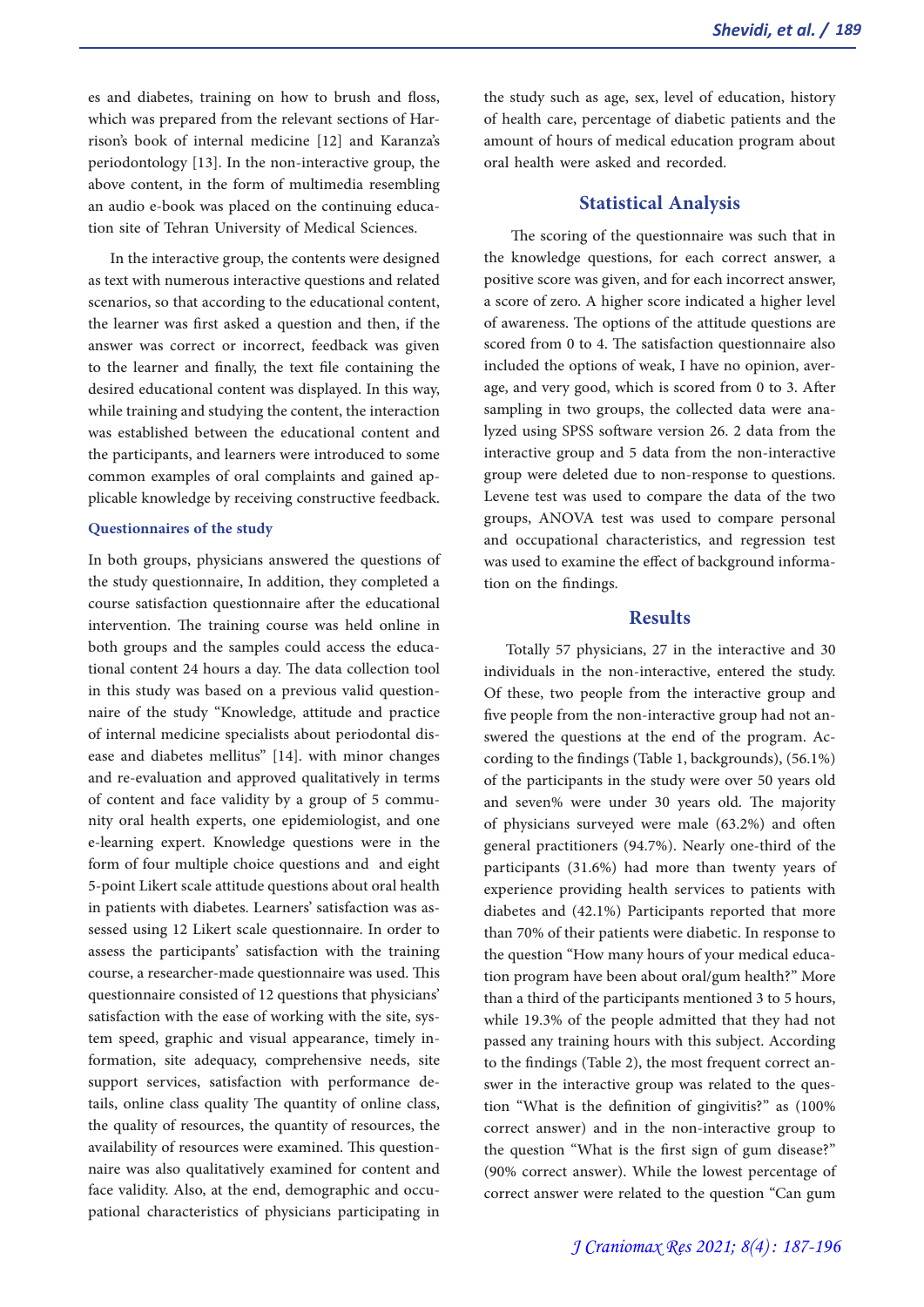disease treatment improve the patient's glycemic con- trol?" in both interactive and non-interactive groups. In terms of attitude (Table 3), the majority of people in both the interactive and non-interactive groups agree with the phrase "Do studies confirm a strong associa-<br>tion between gum disease and systemic health?" "Oral health plays an important role in the general health of the body," and "I am aware of studies linking gum disease to diabetes," and "Physicians should be trained to examine the mouth of patients with diabetes." And "Do I need more information about gum disease and its effects on diabetes?" The "I do not know" option was chosen. The highest percentage of agreement in both groups was with the statement "daily brushing and flossing are necessary to maintain healthy gums and teeth."

In terms of physicians' satisfaction with the "ease of working with the site" plan, only one of the two groups chose the "weak" option, and in response to the statements "system speed", "timely information" and "adequacy". The majority of people in both groups were satisfied with the "comprehensive needs" and "site support services" and "performance detail satisfaction". In response to "graphic desirability and appearance" in the interactive group 96.3% and in the non-interactive group 73.4% chose the options "very good" and "aver- age". But in terms of "online class quality", "online class quantity", "resource quality" and "resource quantity", a higher percentage of learners in the non-interactive group chose the "very good" and "average" options compared to the interactive group. According to the results of the t-test, physicians' satisfaction with interactive training was significantly higher. According to Table 4, the average knowledge and attitude score in the interactive group were 4.7 from 7 (SD=1.2) and 19.0 from 32 (SD=3.7), and in the non-interactive group were 4.8 from 7 (SD=1.2) and 19.1 from 32 (SD=3.7). the difference in knowledge and attitude score after interactive and non-interactive training is not statistically significant, while the level of satisfaction of participants in interactive training was higher. Linear regression analysis revealed that the parameter "age" has a significant positive association (p<0.001) and the parameter "percentage of diabetic patients learners" has a significant negative relationship (p=0.024) with the average knowledge of learners. Moreover "age" showed a borderline (p=0.055) significant positive relationship with the mean score of learners' attitudes. However, the "gender", "level of education", "history of providing health care", and "hours of a medical education program on oral health" were not associated with the knowledge and attitude of the participating physicians.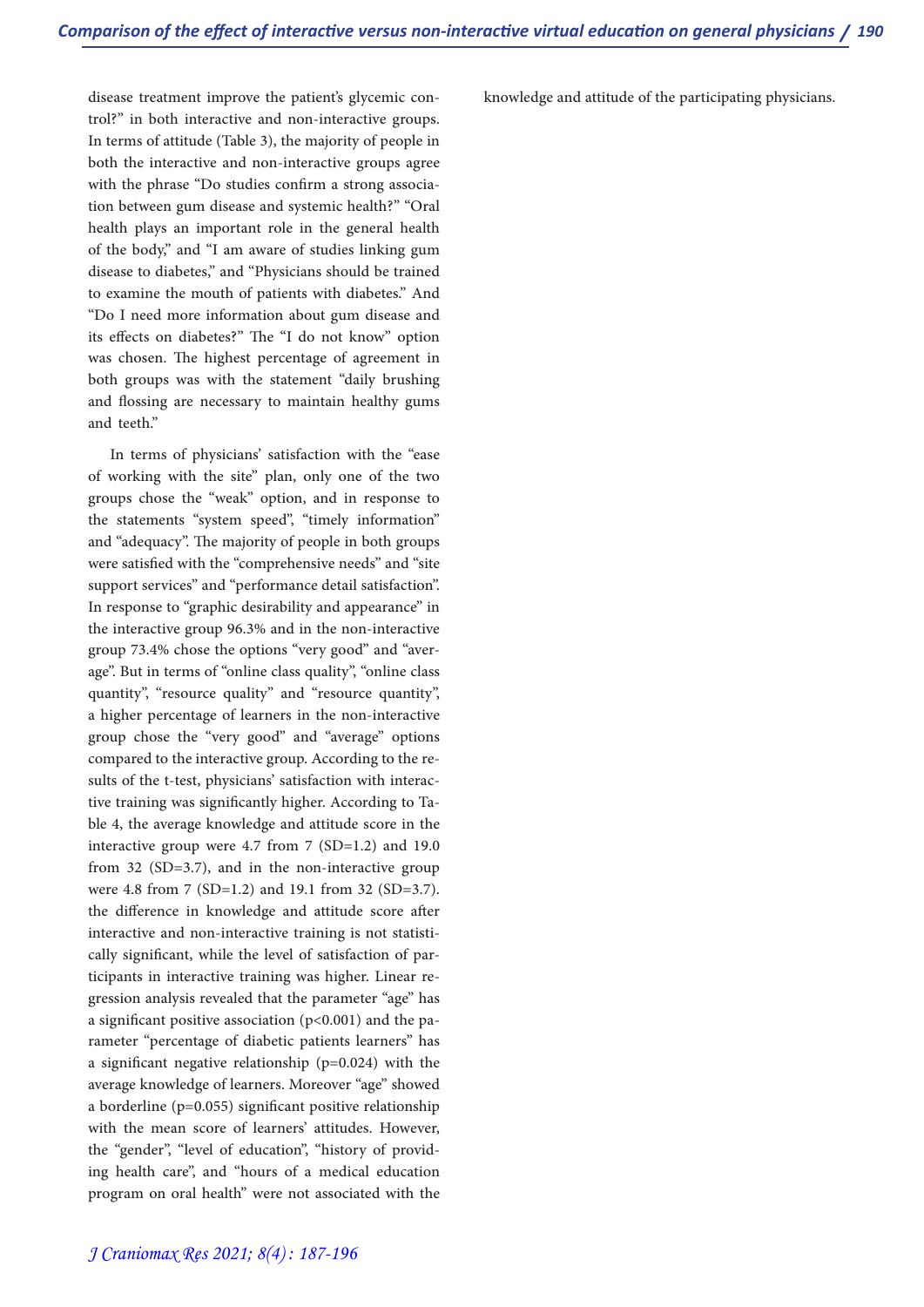| Characteristic            |                       | Interactive training group |                       | Non-interactive training group |                       | All participants      |                       |
|---------------------------|-----------------------|----------------------------|-----------------------|--------------------------------|-----------------------|-----------------------|-----------------------|
|                           |                       | Number                     | Percent               | Number                         | Percent               | Number                | Percent               |
| Age                       | Under 30 years        | $\overline{4}$             | 14.8                  | $\boldsymbol{0}$               | $\boldsymbol{\theta}$ | $\overline{4}$        | 7.0                   |
|                           | 30-50 years           | $\overline{z}$             | 25.9                  | 14                             | 46.7                  | 21                    | 36.8                  |
|                           | Over 50 years         | 16                         | 59.3                  | 16                             | 53.3                  | 32                    | 56.1                  |
| Gender                    | Male                  | 19                         | 70.4                  | 17                             | 56.7                  | 36                    | 63.2                  |
|                           | Famale                | 8                          | 29.6                  | 13                             | 43.3                  | 21                    | 36.8                  |
| Level of Edu-             | General               | 26                         | 96.3                  | 28                             | 93.3                  | 54                    | 94.7                  |
| cation                    | Internal expertise    | $\mathbf{1}$               | 3.7                   | 1                              | 3.3                   | $\mathbf{1}$          | 1.8                   |
|                           | Endocrinology         | $\boldsymbol{\theta}$      | $\boldsymbol{\theta}$ | $\boldsymbol{\theta}$          | $\theta$              | $\boldsymbol{\theta}$ | $\boldsymbol{\theta}$ |
|                           | Other                 | $\boldsymbol{\theta}$      | $\theta$              | $\boldsymbol{\theta}$          | 3.3                   | $\overline{c}$        | 3.5                   |
| History of                | $5 \gamma ear \leq$   | 5                          | 18.5                  | $\overline{4}$                 | 13.3                  | 9                     | 15.8                  |
| providing health          | $10-6$ years          | $\mathfrak{Z}$             | 11.1                  | 10                             | 33.3                  | 13                    | 22.8                  |
| services                  | $20-11$ years         | 8                          | 29.6                  | 9                              | 30.0                  | 17                    | 29.8                  |
|                           | More than 20<br>years | 11                         | 40.7                  | $\boldsymbol{7}$               | 23.3                  | 18                    | 31.6                  |
| Percentage of             | %10>                  | 13                         | 48.1                  | 12                             | 40.0                  | 25                    | 43.9                  |
| diabetic patients         | $%40-11$              | $\mathbf{1}$               | 3.7                   | $\overline{4}$                 | 13.3                  | 5                     | 8.8                   |
|                           | $%60-41$              | $\overline{c}$             | 7.4                   | $\mathbf{1}$                   | 3.3                   | 3                     | 5.3                   |
|                           | %69<                  | 11                         | 40.7                  | 13                             | 43.3                  | 24                    | 42.1                  |
| Hours of med-             | Lack of this issue    | 8                          | 29.6                  | $\mathfrak{Z}$                 | 10.0                  | 11                    | 19.3                  |
| ical education            | Less than 3 hours     | 5                          | 18.5                  | $\mathbf{1}$                   | 33.3                  | 15                    | 26.3                  |
| program on oral<br>health | 3-5 hours             | 12                         | 44.4                  | 10                             | 33.3                  | 22                    | 38.6                  |
|                           | More than 5<br>hours  | $\overline{c}$             | 7.4                   | $\boldsymbol{7}$               | 23.3                  | 9                     | 15.8                  |

# *Table 1.* Demographic and occupational characteristics of physicians participating in the study.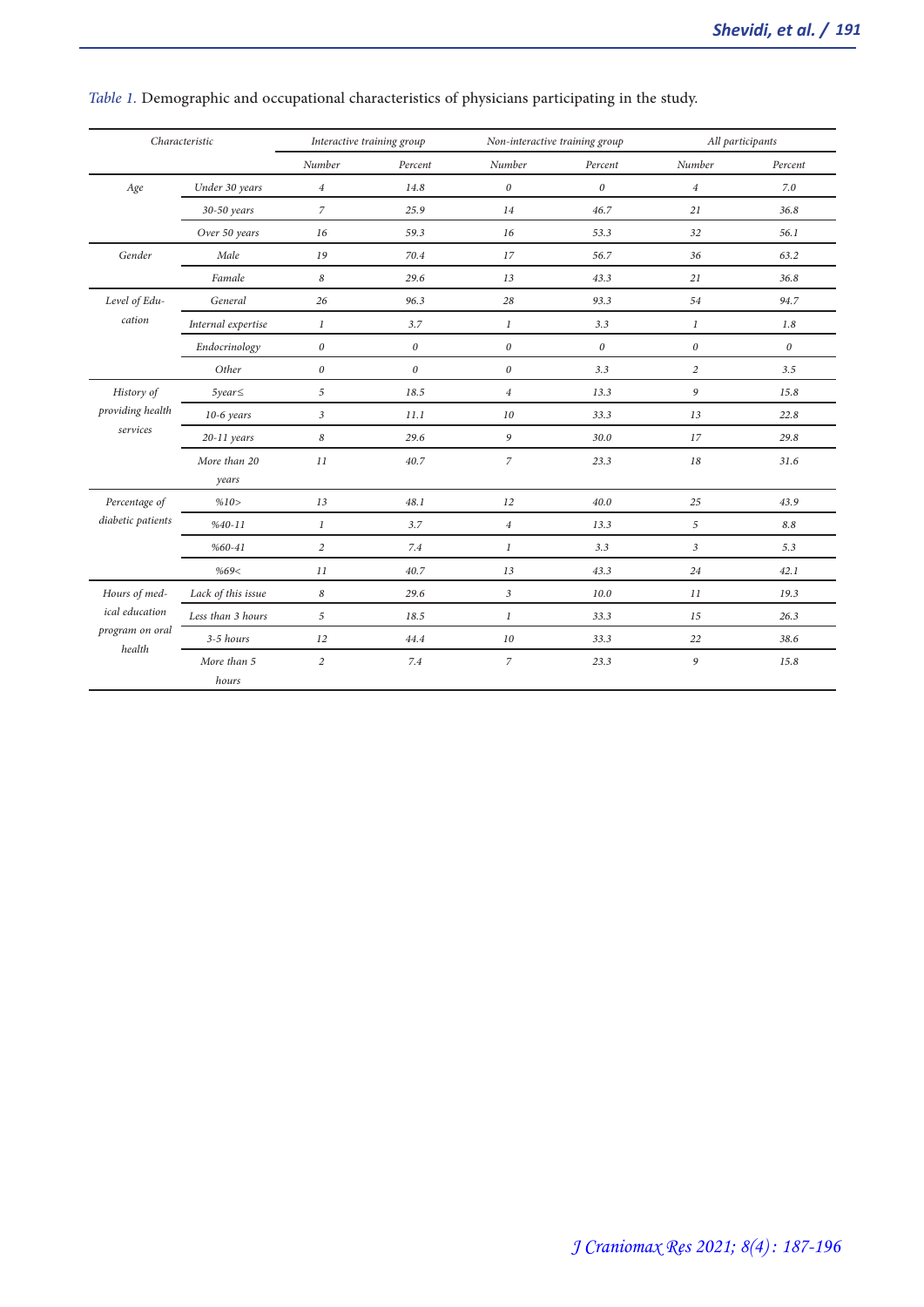| Knowledge Questions                       |                              | Interactive training group |                       | Non-interactive training group |         |
|-------------------------------------------|------------------------------|----------------------------|-----------------------|--------------------------------|---------|
|                                           |                              | Number                     | Percent               | Number                         | Percent |
| What causes of gum disease?               | Microbial plaque             | 15                         | 55.6                  | 25                             | 83.3    |
|                                           | I do not know                | 11                         | 40.7                  | $\overline{4}$                 | 13.3    |
|                                           | Genetics                     | $\mathbf{1}$               | 3.7                   | 1                              | 3.3     |
|                                           | Tooth decay                  | $\boldsymbol{0}$           | $\boldsymbol{\theta}$ | $\boldsymbol{\theta}$          | 0       |
| What is the definition of gingivitis?     | Gum infection                | $\boldsymbol{0}$           | $\boldsymbol{0}$      | $\mathbf{1}$                   | 3.3     |
|                                           | Reversible gingivitis        | 27                         | 100                   | 25                             | 83.3    |
|                                           | I do not know                | $\it{0}$                   | $\boldsymbol{0}$      | $\overline{c}$                 | 6.7     |
|                                           | <b>Bleeding</b> gums         | $\theta$                   | $\theta$              | $\overline{c}$                 | 6.7     |
| What is the first sign of gum disease?    | Bleeding from the gums       | 18                         | 66.7                  | 27                             | 90.0    |
|                                           | I do not know                | 8                          | 29.6                  | $\overline{3}$                 | 10.0    |
|                                           | Loose teeth                  | $\mathbf{1}$               | 3.7                   | 0                              | 0       |
|                                           | Gingival analysis            | $\boldsymbol{0}$           | $\boldsymbol{0}$      | $\theta$                       | 3.3     |
| What is the definition of periodontitis?  | <b>Bleeding</b> gums         | 5                          | $\boldsymbol{0}$      | 0                              | 0       |
|                                           | Redness of the gums          | $\it{0}$                   | 18.5                  | $\overline{4}$                 | 13.3    |
|                                           | I do not know                | 22                         | $\boldsymbol{\theta}$ | 1                              | 3.3     |
|                                           | Bone resorption around teeth | 11                         | 81.5                  | 15                             | 50      |
| Diabetics have a high risk of tooth decay | Yes                          | 11                         | 59.3                  | 15                             | 50      |
|                                           | N <sub>o</sub>               | 16                         | 3.7                   | $\overline{4}$                 | 13.3    |
| Treatment of gum disease can improve      | Yes                          | 8                          | 29.6                  | 14                             | 46.7    |
| the patients glycemic control             | N <sub>o</sub>               | 19                         | 70.4                  | 16                             | 53.3    |
| Patients with poor blood sugar control    | Yes                          | 8                          | 29.6                  | 14                             | 46.7    |
| are more likely to develop gum disease    | No                           | 19                         | 70.4                  | 16                             | 53.3    |

*Table 2. Participants'* answers to knowledge questions in two groups of interactive and non-interactive (correct an-<br>swer is hatched).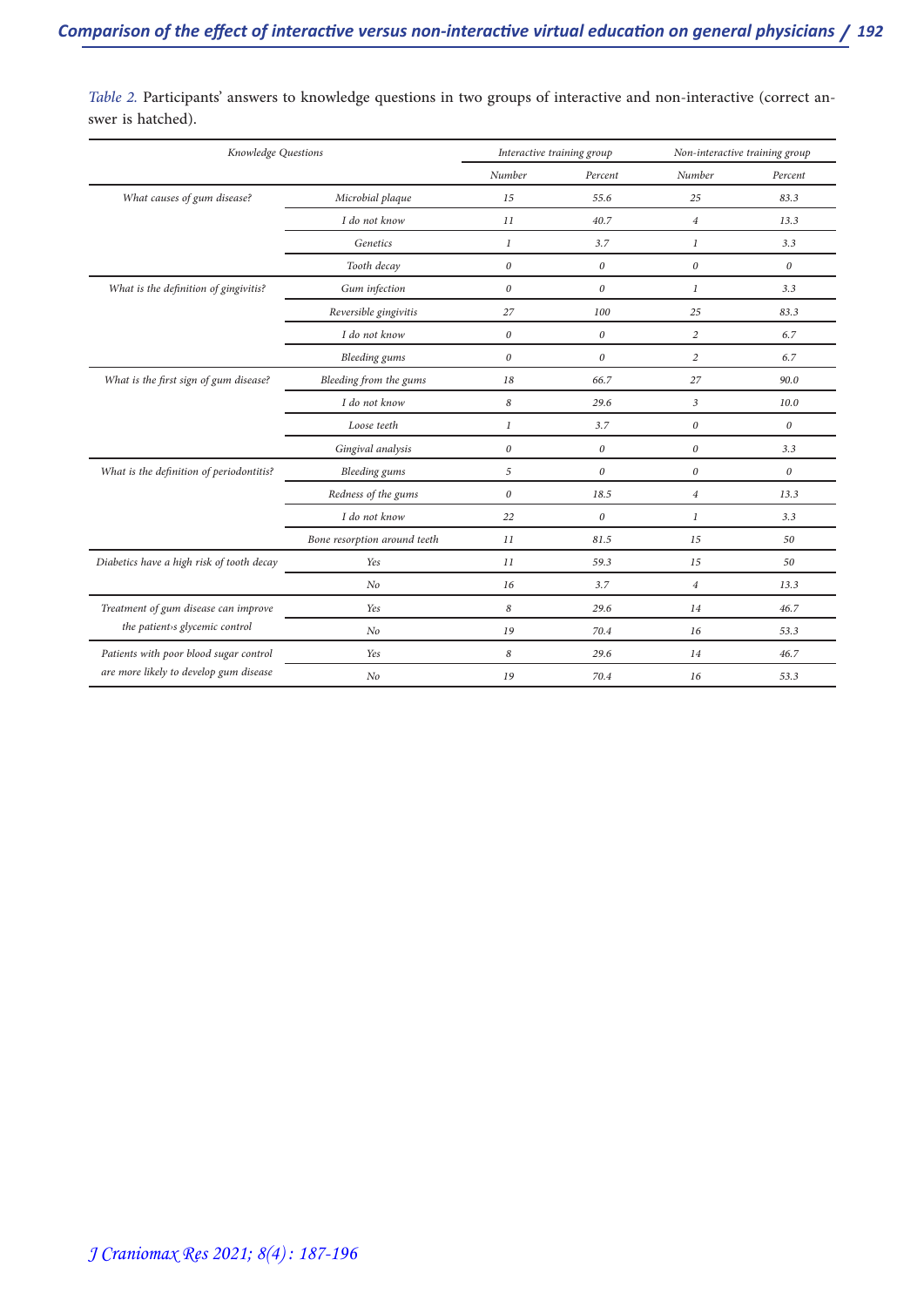| Knowledge Questions                                |                       | Interactive training group |                       | Non-interactive training group |          |
|----------------------------------------------------|-----------------------|----------------------------|-----------------------|--------------------------------|----------|
|                                                    |                       | Number                     | Percent               | Number                         | Percent  |
| Studies confirm a strong link between              | I do not know         | 15                         | 55.6                  | 14                             | 50.0     |
| gum disease and systemic health                    | I quite agree         | 12                         | 44.4                  | 14                             | 46.7     |
|                                                    | I completely disagree | $\boldsymbol{0}$           | $\boldsymbol{0}$      | $\boldsymbol{\theta}$          | $\theta$ |
|                                                    | I agree               | $\boldsymbol{\theta}$      | $\it{0}$              | $\boldsymbol{\mathit{0}}$      | $\theta$ |
|                                                    | I disagree            | $\theta$                   | $\boldsymbol{\theta}$ | $\boldsymbol{l}$               | 3.3      |
| Oral health plays an important role in             | I do not know         | 14                         | 51.9                  | 19                             | 63.3     |
| the general health of the body                     | I quite agree         | 8                          | 29.6                  | 10                             | 33.3     |
|                                                    | I completely disagree | $\boldsymbol{\mathit{0}}$  | $\it{0}$              | 1                              | 3.3      |
|                                                    | I agree               | 5                          | 18.5                  | $\boldsymbol{0}$               | 0        |
|                                                    | I disagree            | $\it{0}$                   | $\boldsymbol{\theta}$ | $\theta$                       | $\theta$ |
| Brushing and flossing daily is essential           | I do not know         | 9                          | 33.3                  | 7                              | 23.3     |
| for maintaining healthy gums and teeth             | I quite agree         | $\it{0}$                   | $\it{0}$              | $\theta$                       | 0        |
|                                                    | I completely disagree | $\it{0}$                   | $\it{0}$              | $\boldsymbol{0}$               | $\theta$ |
|                                                    | I agree               | 17                         | 63                    | 23                             | 76.7     |
|                                                    | I disagree            | 1                          | 37                    | $\boldsymbol{\mathit{0}}$      | 0        |
| I am aware of studies that confirm the             | I do not know         | 16                         | 59.3                  | 17                             | 56.7     |
| link between gum disease and diabetes              | I quite agree         | 5                          | 18.5                  | 7                              | 23.3     |
|                                                    | I completely disagree | $\overline{c}$             | 7.4                   | $\it{0}$                       | $\theta$ |
|                                                    | I agree               | $\it{0}$                   | $\boldsymbol{\theta}$ | 1                              | 3.3      |
|                                                    | I disagree            | $\overline{4}$             | 14.8                  | 5                              | 16.7     |
| General practitioners should be trained            | I do not know         | 11                         | 40.7                  | 15                             | 50.0     |
| to examine the mouths of patients with<br>diabetes | I quite agree         | $\overline{c}$             | 7.4                   | $\overline{4}$                 | 13.3     |
|                                                    | I completely disagree | $\overline{4}$             | 14.8                  | 1                              | 3.3      |
|                                                    | I agree               | 10                         | 37.0                  | 10                             | 33.3     |
|                                                    | I disagree            | $\boldsymbol{\theta}$      | $\it{0}$              | $\boldsymbol{\mathit{0}}$      | 0        |
| I am interested in screening and oral              | I do not know         | 13                         | 48.1                  | 9                              | 30.0     |
| health education when i visit my patient           | I quite agree         | 10                         | 37.0                  | 14                             | 46.7     |
|                                                    | I completely disagree | $\overline{2}$             | 7.4                   | $\overline{c}$                 | 6.7      |
|                                                    | I agree               | $\it{0}$                   | $\boldsymbol{0}$      | $\mathfrak{Z}$                 | 10.0     |
|                                                    | I disagree            | $\overline{c}$             | 7.4                   | $\overline{c}$                 | 6.7      |
| I need more information about gum                  | I do not know         | 18                         | 66.7                  | 18                             | 60.0     |
| disease and its effects on diabetes                | I quite agree         | 6                          | 22.2                  | 8                              | 26.7     |
|                                                    | I completely disagree | $\boldsymbol{\mathit{0}}$  | $\boldsymbol{0}$      | $\boldsymbol{1}$               | 3.3      |
|                                                    | I agree               | $\mathbf{1}$               | 3.7                   | $\mathfrak{Z}$                 | 10.0     |
|                                                    | I disagree            | $\overline{a}$             | 7.4                   | $\boldsymbol{\mathit{0}}$      | 0        |
| I'm sure i can do oral health screening            | I do not know         | 13                         | 48.1                  | 8                              | 26.7     |
| for my diabetics                                   | I quite agree         | 12                         | 44.4                  | 16                             | 53.3     |
|                                                    | I completely disagree | $\mathbf{1}$               | 3.7                   | $\mathbf{1}$                   | 3.3      |
|                                                    | I agree               | $\boldsymbol{\mathit{0}}$  | 0                     | $\overline{4}$                 | 13.3     |
|                                                    | $\cal I$ disagree     | $\mathbf{1}$               | 3.7                   | 1                              | 3.3      |
|                                                    |                       |                            |                       |                                |          |

# *Table 3.* Participants' answers to attitude questions in two interactive and non-interactive groups.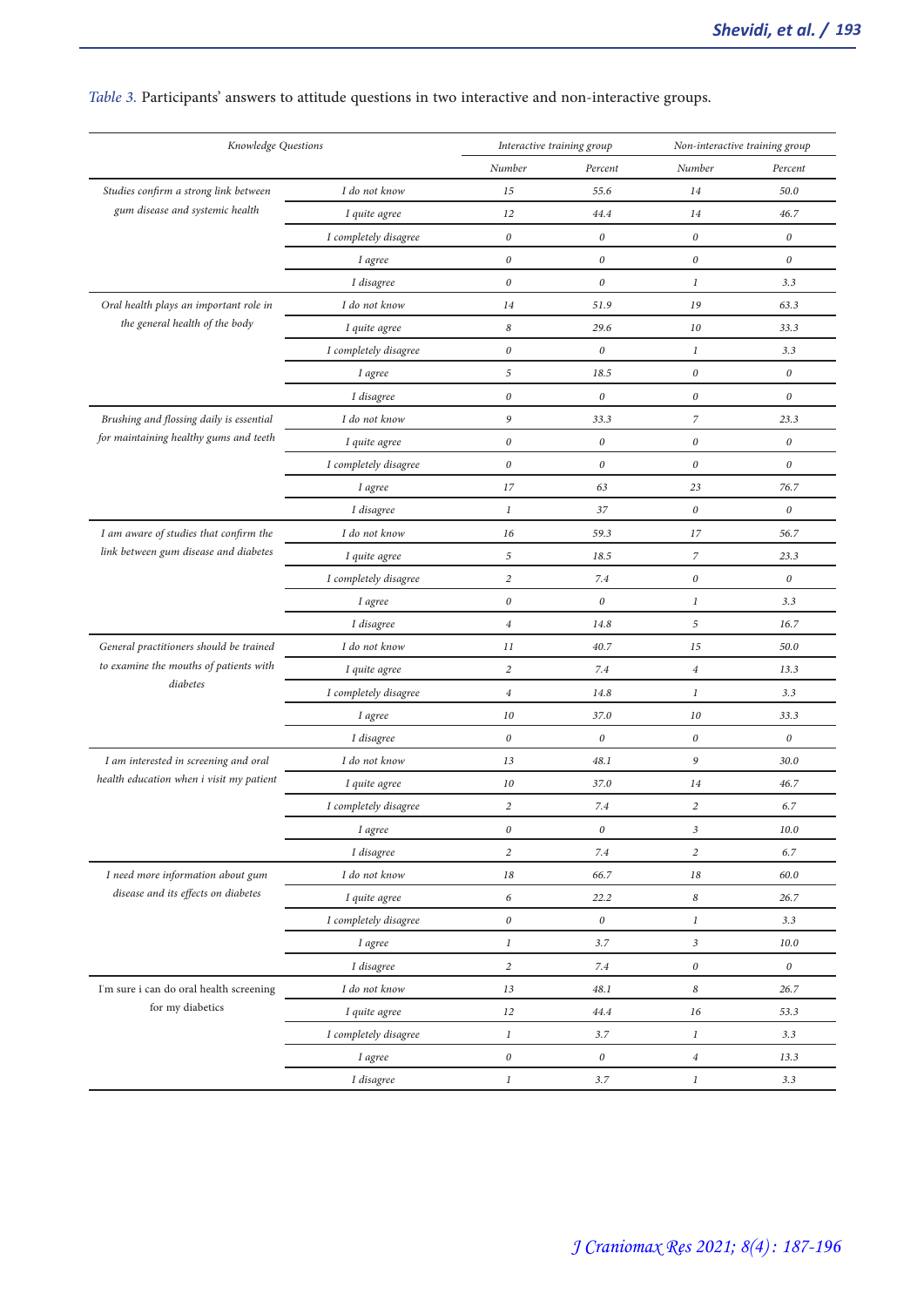|              | Type of intervention     | number | average | Standard deviation | $P_value$ |
|--------------|--------------------------|--------|---------|--------------------|-----------|
| Knowledge    | Interactive group        | 27     | 4.7     | 1.2                | >0.05     |
|              | Non-interactive<br>group | 30     | 4.8     | 1.2                | >0.05     |
| Attitude     | Interactive group        | 27     | 19.0    | 3.7                | >0.05     |
|              | Non-interactive<br>group | 30     | 19.1    | 3.6                | >0.05     |
| Satisfaction | Interactive group        | 27     | 26.7    | 3.7                | < 0.05    |
|              | Non-interactive<br>group | 30     | 24.6    | 5.8                | < 0.05    |

*Table 4.* Comparison of standard deviation and mean of knowledge , attitude and satisfaction scores in two interac- tive and non-interactive groups.

### **Discussion**

In previous studies in recent years, physicians 'knowledge about oral health has been less than expected, and researchers have recommended that appropriate educational interventions improve the level of physicians' knowledge [14-18]. By adopting effective methods in virtual education, increasing physicians' awareness will lead to faster diagnosis and referral of diabetic patients to dental treatment centers, which will prevent the wide physical and psychological costs that will develop oral symptoms for diabetic patients. In a study that examined the knowledge, attitude, and practice of internal medicine specialists about periodontal disease and diabetes mellitus [14], it was stated that the score of knowledge, attitude of internal medicine specialists among participants was 26±57, 12±61, respectively. This study also showed that internal medicine specialists' knowledge and performance as regards the relationship between periodontal disease and diabetes mellitus were not desirable. In the present study, the final knowledge level (4.7 out of 7) and attitude level (19.0 out of 32) of physicians was moderate despite the education intervention was which emphasized the importance of more educational programs in this subject area.

This study showed that there is no difference be-<br>tween the knowledge and the attitude score of physi-<br>cians in the two methods of interactive and non-in-<br>teractive virtual education. The result of the present study is similar to the result of a study conducted by Al-Rawi et al. They also did not find a statistically sig- nificant difference between the interactive and textual virtual education groups on students' learning about the interpretation of CT scan images [19]. In Sun Hsu's study, the three methods of virtual education (plain text, plain text with online presence, plain text with

online presence, and the possibility of text communi- cation and the existence of an interactive user interface page) increase the level of student's knowledge about IT topics [20]. Mahdiun et al.'s study also showed that both interactive and non-interactive virtual education methods can improve nurses' awareness [8], However, the study of Zang et al. Showed that virtual education with interactive video compared to the non-interactive video has significantly increased students' knowledge about search engines on the Internet [21]. The results of this study contradict the present study. Of course, the type of interaction and the subject used in this study are probably different from the present study, and this difference has caused differences in the results. On the other hand, one of the reasons for the lack of significant differences in the results of the present study can be due to the limitations of the study. Considering that in the continuing education site where the educational content of the study was uploaded, after viewing the questions, it was possible to return to the educational content in both interactive and non-interactive groups, it is possible that some participants, after reading the questions, Answer them with the help of content. With this in mind, in order to determine the real impact of this educational method, the need for further studies in this field is felt.

In this study, physicians' satisfaction score was about 75% in the interactive education intervention tion which indicates that In both interventions, physicians 'satisfaction was rather high and the participant's satisfaction with the training course in the interactive virtual education group was significantly higher than the non-interactive virtual education group. Sun Hsu, Zhang, et al. Have also stated that there is a direct relationship between the level of interaction in virtual education courses and learners' satisfaction with these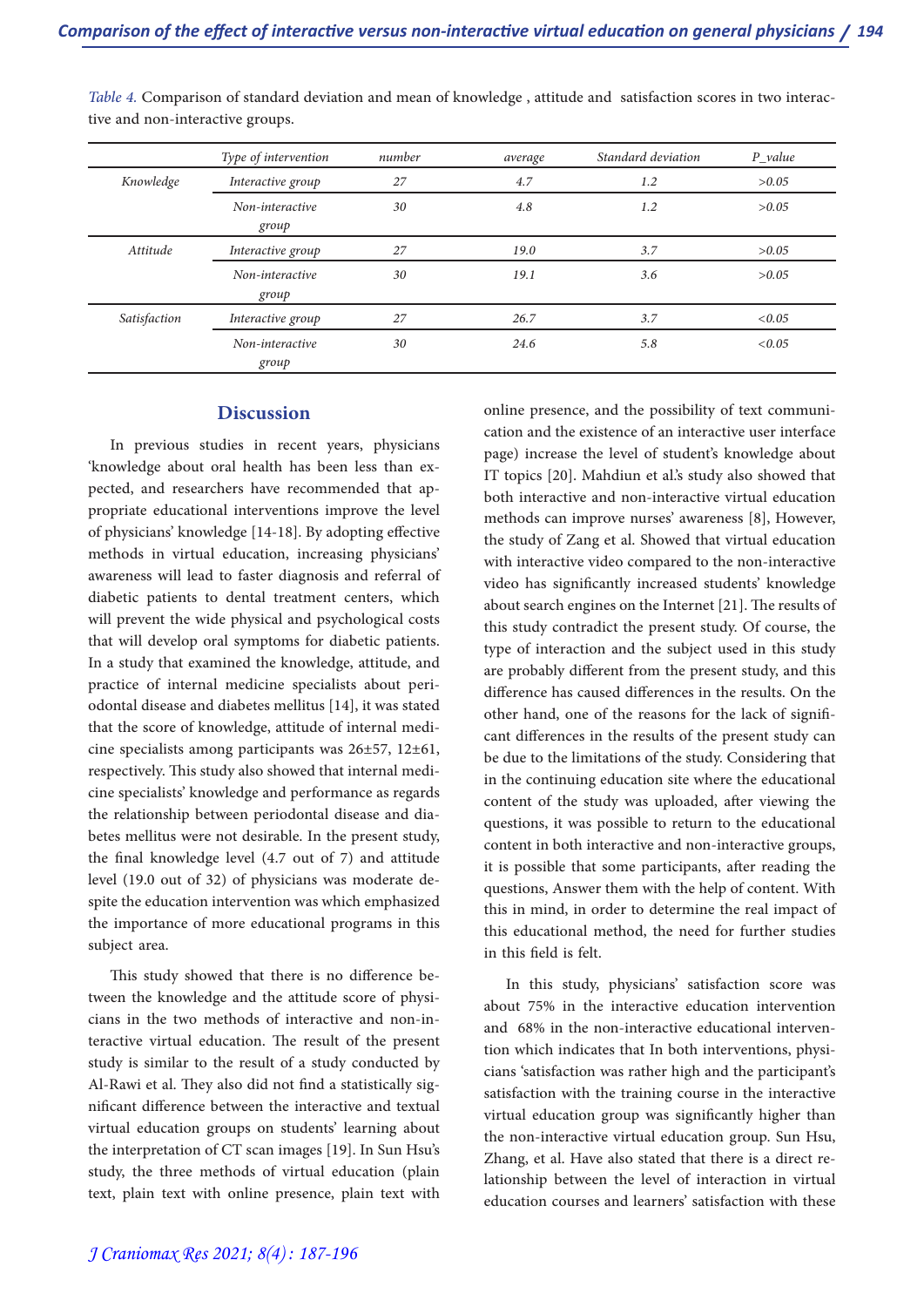training courses [20, 21]. Also in the study of Mahdiun et al. It was shown that nurses' satisfaction with inter-<br>active training was significantly higher [8]. Shah Hos-<br>seini et al. Stated that the overall performance score for promoting oral health in older internal medicine physicians, higher average weekly working hours, and those who had completed a course in clinical and peri- odontal examinations as part of their curriculum, The result was significantly higher [14].

In the present study, according to the results of regression analysis, the age parameter has a significant positive relationship with the average knowledge and attitude of learners. It seems that with increasing age and consequently the work experience of physicians, there is a greater need for gaining oral health information and in this regard, physicians have increased their knowledge. Physicians with a higher percentage of their patients with diabetes showed less knowledge, although it seems that there may be other confounding factors, such as the total number of patients examined by the physician, that can reduce his or her time to care and study for each patient. These confounding factors should be included in future studies to make the results easier to interpret. Given that most studies in Iran have compared the effectiveness of virtual education and face-to-face training, this study is unique and valuable in that it examines both interactive and non-interactive virtual education methods. However, due to the limitations of the study, such as the impossibility of holding a pre-test, the limitation in the number of questions presented to the learners, and the impossibility of randomization of the samples, there is a possibility of potentially confounding variables in the result. It is also suggested to compare different levels or types of interaction in virtual education, such as the effect of comprehensive interaction with the teacher or comprehensive interaction with other learners or the use of methods such as interactive video and the use of new technologies in the field of simulation.

# **Conclusion**

Although there was no difference in the level of at- titude and knowledge of physicians in the two types of virtual education, the method of interactive virtual education was revealed to lead to more satisfaction in participants. Therefore it is recommended to use interactive virtual training where it is affordable and feasible.

## **Acknowledgments**

This article is the result of a dissertation entitled comparison the Effect of Interactive versus Noninteractive Virtual Education on General Physicians Knowledge and Attitude toward Oral Health in Diabetic Patients and Evaluation of their satisfaction in 2020 and code 6490, which has been implemented with the support of Tehran University of Medical Sciences and Health Services.

# **Conflict of Interest**

There is no conflict of interest to declare.

# **References**

- [1]Available from: https://www.who.int/diabetes/coun- try-profiles/en/iran.
- [2] Malekmahmoodi, M., et al., A randomized con- trolled trial of an educational intervention to pro- mote the oral and dental health of patients with type 2 diabetes mellitus. BMC Public Health, 2020. 20(1): p. 1-9.
- [3] Tsobgny-Tsague, N.-F., et al., Effects of nonsurgical periodontal treatment on glycated hemoglobin on type 2 diabetes patients (PARODIA 1 study): a randomized controlled trial in a sub-Saharan Africa population. BMC oral health, 2018. 18(1): p. 1-8.
- [4] Joe, R., et al., Evaluation of oral health status in children and adolescents with type 1 diabetes in comparison with healthy children in Hamadan province in 2013. dentistry journal, 2016. 29(2): p. 109-115.
- [5] Bakhshandeh, S., et al., Oral self-care and use of dental services among adults with diabetes melli- tus. Oral health & preventive dentistry, 2008. 6(4).
- [6] Tabatabai, S., Necessity of Designing a National Model of Foresight-Based Policy-Making in Med- ical Education. decision-making, 2017. 2: p. 3.
- [7] Curran, V.R. and L. Fleet, A review of evaluation outcomes of web-based continuing medical edu-<br>cation. Medical education, 2005. 39(6): p. 561-567.
- [8] Mahdiyoun, S.A., et al., Comparison of the effec- tiveness of interactive and non-interactive virtual